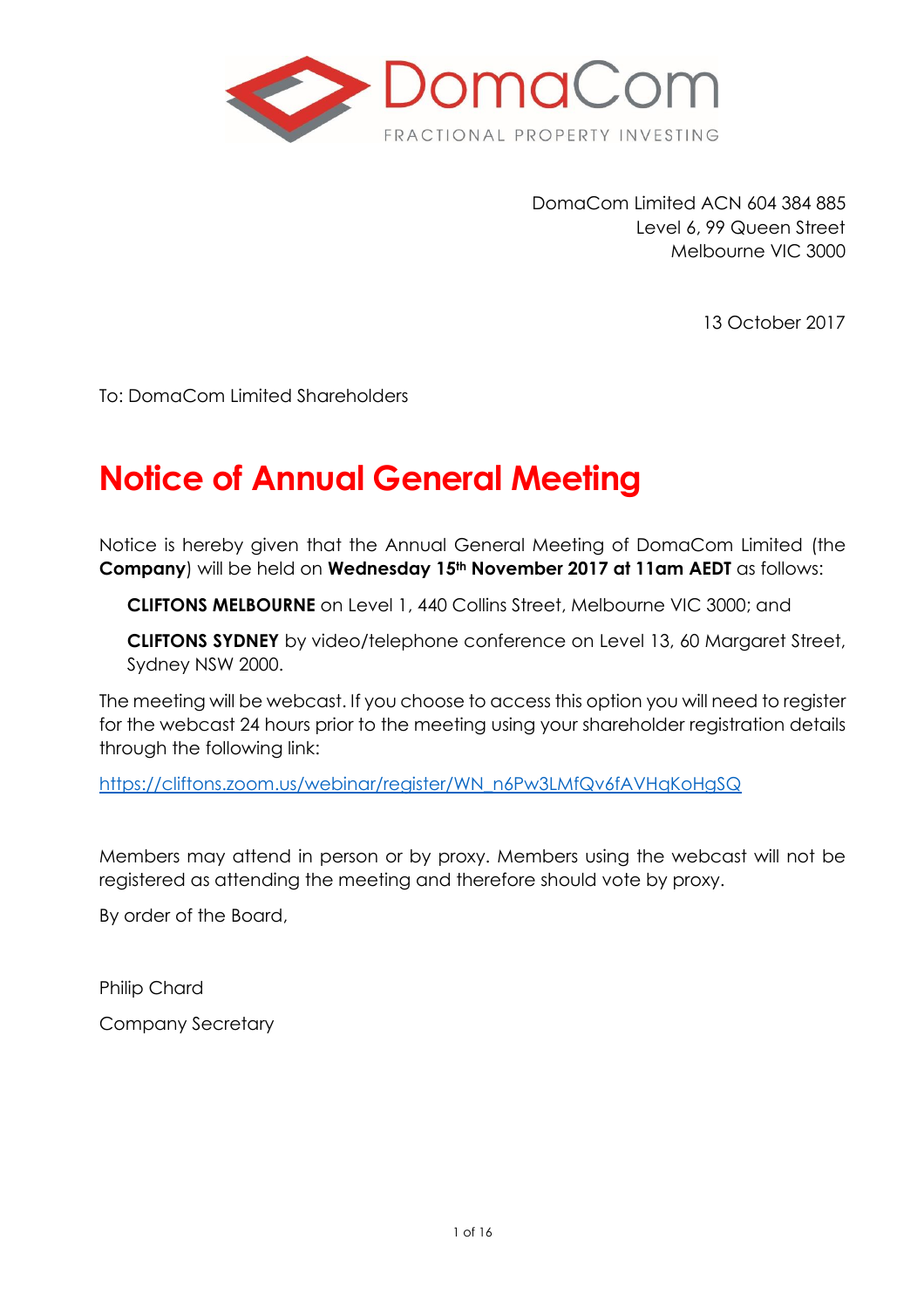### **AGENDA**

- **1. Welcome & Apologies**
- **2. Approval of Minutes of 2016 AGM**
- **3. Chairman's Address**
- **4. CEO Report**
- **5. Receipt of Reports and Financial Statements**

To receive and consider the Directors' Report, remuneration report and the Financial Report of DomaCom Limited for the year ended 30 June 2017 and the Auditor's Report in relation to the Financial Report.

### **6. Resolutions**

# **Resolution 1 – Adoption of the Remuneration Report**

To consider and, if thought fit, pass the following resolution as an advisory resolution:

#### *THAT, the Remuneration Report for the financial year ended 30 June 2017 be adopted.*

Voting exclusion: The Company will disregard any votes cast (in any capacity) on this resolution by or on behalf of a member of the Company's key management personnel (KMP), whose remuneration details are included in the Remuneration Report, or any of their Closely Related Parties. The Company will also disregard votes cast as a proxy by a member of the KMP or any of their Closely Related Parties. However, the Company need not disregard a vote on this resolution if it is cast as a proxy for a person who is entitled to vote on the resolution in accordance with a direction on the Proxy Form, or it is cast by the Chairman of the Annual General Meeting as a proxy for a person who is entitled to vote and the appointment of the Chairman as proxy does not specify the way the proxy is to vote and expressly authorises the Chairman to exercise the proxy even if the resolution is connected directly or indirectly with the remuneration of a member of the KMP.

# **Resolution 2 – Appointment of the Auditors**

To consider and, if thought fit, pass the following resolution as an ordinary resolution:

*THAT, for the purposes of section 327B(1) of the Corporations Act 2001 (Cth) and for all other purposes, Grant Thornton Audit Pty Ltd, having consented in writing to act as auditors of the Company, be appointed as auditors of the Company.*

# **Resolution 3 – Re-election of Mr David Archbold as Director**

To consider and, if thought fit, pass the following resolution as an ordinary resolution:

*THAT, Mr David Archbold, who retires by rotation in accordance with the Company's Constitution and is eligible for election, be re-elected as a Director of the Company.*

# **Resolution 4 – Re-election of Mr Ross A. Laidlaw as a Director**

To consider and, if thought fit, pass the following resolution as an ordinary resolution:

*THAT, Mr Ross Laidlaw, who retires by rotation in accordance with the Company's Constitution and is eligible for election, be re-elected as a Director of the Company.*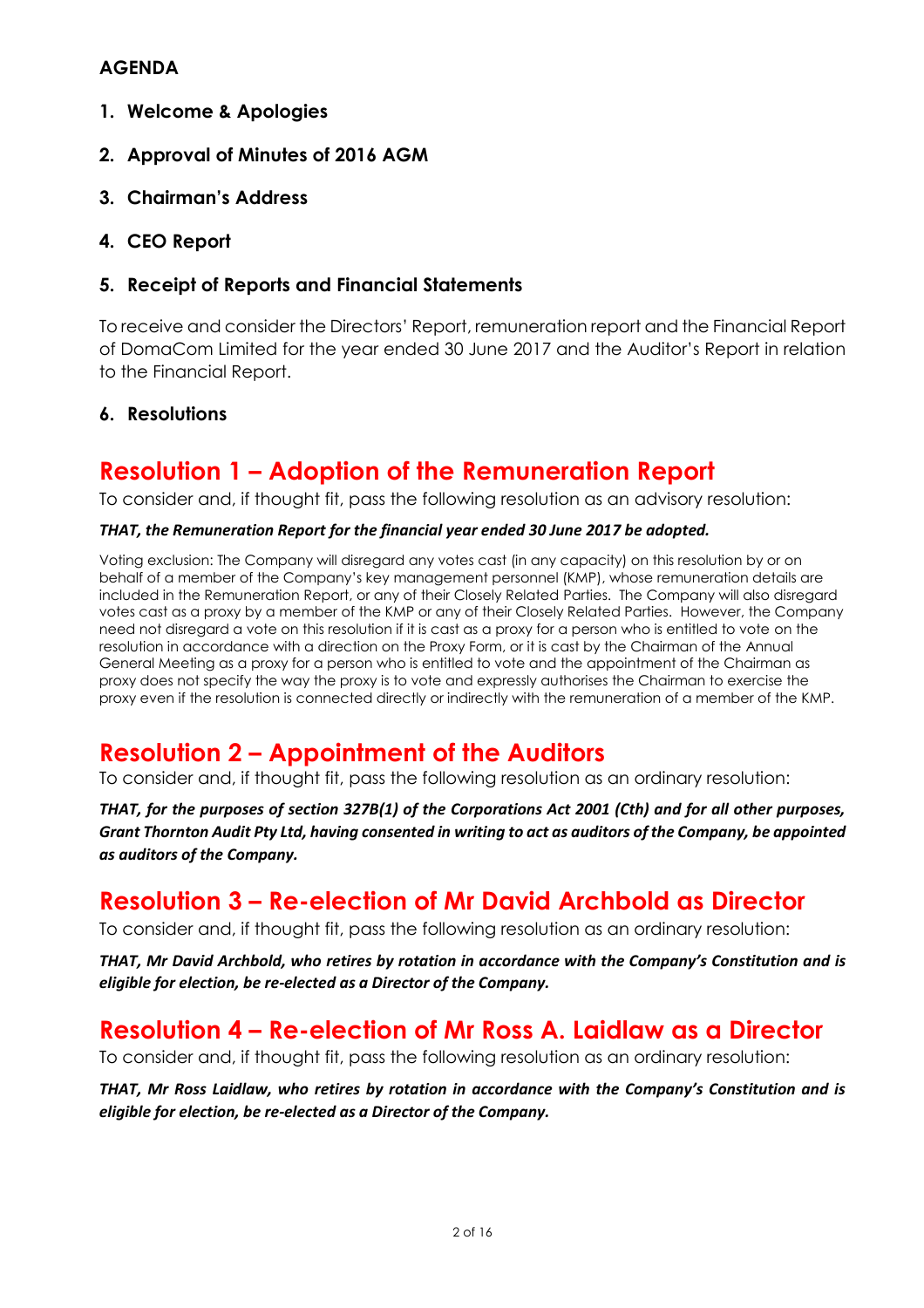# **Resolution 5 – Approval of Employee Long Term Incentive Plan**

To consider and, if thought fit, pass the following resolution as an ordinary resolution:

#### *THAT, for the purposes of ASX Listing Rule 7.2, Exception 9 and for all other purposes, shareholders approve all issues of securities under the DomaCom Employee Long Term Incentive plan, the terms of which are described in the Explanatory Statement.*

Voting exclusion: The Company will disregard any votes cast on this resolution by any Director (other than a director who is ineligible to participate in the Employee Long Term Incentive Plan) and a member of the Company's KMP or any other Closely Related Parties. However, the Company need not disregard a vote if it is cast by a person as proxy for a person who is entitled to vote on the resolution in accordance with a direction on the Proxy Form or it is cast by the Chairman of the Annual General Meeting as a proxy for a person who is entitled to vote and expressly authorize the Chairman to exercise the proxy even if the resolution is connected directly or indirectly with the remuneration of a member of the KMP.

# **Resolution 6 – Grant of Performance Rights to a Director – Mr. Grahame Evans (Chairman)**

*THAT, for the purposes of ASX Listing Rule 10.14 and for all other purposes, approval be given for the grant of a maximum of 157,117 Performance Rights to Mr Grahame Evans, a Director of the Company and the Company's Non-Executive Chairman, (or his nominee) under the Company's LTIP and the terms and conditions set out in the Explanatory Statement accompanying this Notice of Meeting.* 

Voting exclusion: The Company will disregard any votes cast on Resolution 6 by Mr Grahame Evans or any person associated with Mr Grahame Evans. The Company will also disregard votes cast as a proxy by a member of the KMP or any of their Closely Related Parties. However, the Company need not disregard a vote on this resolution if it is cast as a proxy for a person who is entitled to vote on the resolution in accordance with a direction on the Proxy Form, or it is cast by the Chairman of the Annual General Meeting as a proxy for a person who is entitled to vote and the appointment of the Chairman as proxy does not specify the way the proxy is to vote and expressly authorises the Chairman to exercise the proxy even if the resolution is connected directly or indirectly with the remuneration of a member of the KMP.

# **Resolution 7 – Grant of Performance Rights to a Director – Mr. David Archbold (Non Executive Director)**

*THAT, for the purposes of ASX Listing Rule 10.14 and for all other purposes, approval be given for the grant of a maximum of 104,745 Performance Rights to Mr David Archbold, a Director of the Company, (or his nominee) under the Company's LTIP and the terms and conditions set out in the Explanatory Statement accompanying this Notice of Meeting.* 

Voting exclusion: The Company will disregard any votes cast on Resolution 7 by Mr David Archbold or any person associated with Mr David Archbold. The Company will also disregard votes cast as a proxy by a member of the KMP or any of their Closely Related Parties. However, the Company need not disregard a vote on this resolution if it is cast as a proxy for a person who is entitled to vote on the resolution in accordance with a direction on the Proxy Form, or it is cast by the Chairman of the Annual General Meeting as a proxy for a person who is entitled to vote and the appointment of the Chairman as proxy does not specify the way the proxy is to vote and expressly authorises the Chairman to exercise the proxy even if the resolution is connected directly or indirectly with the remuneration of a member of the KMP.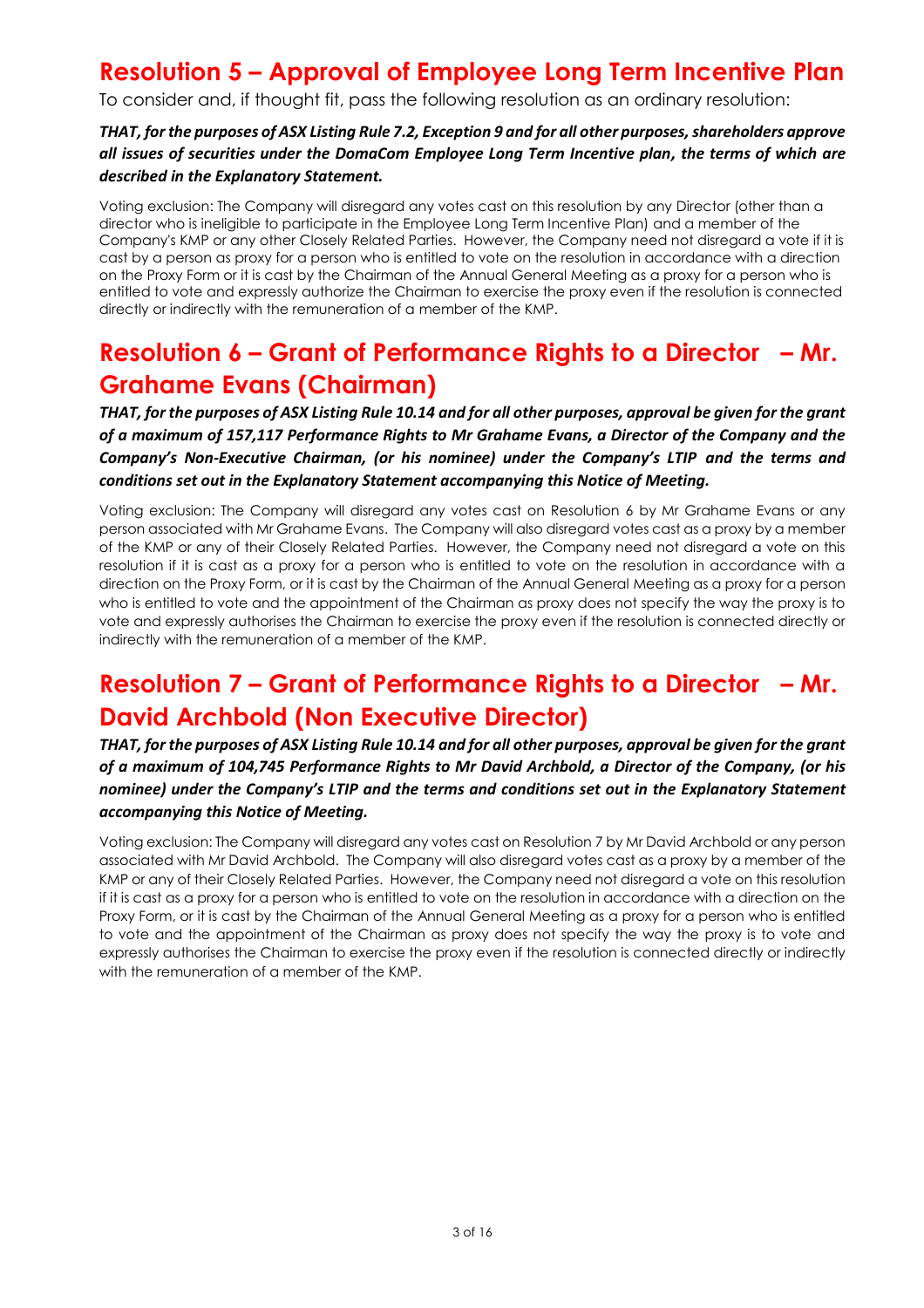# **Resolution 8 – Grant of Performance Rights to a Director – Mr. Graeme Billings (Non Executive Director)**

*THAT, for the purposes of ASX Listing Rule 10.14 and for all other purposes, approval be given for the grant of a maximum of 104,745 Performance Rights to Mr Graeme Billings, a Director of the Company, (or his nominee) under the Company's LTIP and the terms and conditions set out in the Explanatory Statement accompanying this Notice of Meeting.* 

Voting exclusion: The Company will disregard any votes cast on Resolution 8 by Mr Graeme Billings or any person associated with Mr Graeme Billings. The Company will also disregard votes cast as a proxy by a member of the KMP or any of their Closely Related Parties. However, the Company need not disregard a vote on this resolution if it is cast as a proxy for a person who is entitled to vote on the resolution in accordance with a direction on the Proxy Form, or it is cast by the Chairman of the Annual General Meeting as a proxy for a person who is entitled to vote and the appointment of the Chairman as proxy does not specify the way the proxy is to vote and expressly authorises the Chairman to exercise the proxy even if the resolution is connected directly or indirectly with the remuneration of a member of the KMP.

# **Resolution 9 – Grant of Performance Rights to a Director – Mr. Peter Church OAM (Non Executive Director)**

*THAT, for the purposes of ASX Listing Rule 10.14 and for all other purposes, approval be given for the grant of a maximum of 104,745 Performance Rights to Mr Peter Church, a Director of the Company, (or his nominee) under the Company's LTIP and the terms and conditions set out in the Explanatory Statement accompanying this Notice of Meeting.* 

Voting exclusion: The Company will disregard any votes cast on Resolution 9 by Mr Peter Church or any person associated with Mr Peter Church. The Company will also disregard votes cast as a proxy by a member of the KMP or any of their Closely Related Parties. However, the Company need not disregard a vote on this resolution if it is cast as a proxy for a person who is entitled to vote on the resolution in accordance with a direction on the Proxy Form, or it is cast by the Chairman of the Annual General Meeting as a proxy for a person who is entitled to vote and the appointment of the Chairman as proxy does not specify the way the proxy is to vote and expressly authorises the Chairman to exercise the proxy even if the resolution is connected directly or indirectly with the remuneration of a member of the KMP.

# **Resolution 10 – Grant of Performance Rights to a Director – Mr. Arthur Naoumidis (CEO/ Executive Director)**

*THAT, for the purposes of ASX Listing Rule 10.14 and for all other purposes, approval be given for the grant of a maximum of 592,681 Performance Rights to Mr Arthur Naoumidis, a Director of the Company, (or his nominee) under the Company's LTIP and the terms and conditions set out in the Explanatory Statement accompanying this Notice of Meeting.*

Voting exclusion: The Company will disregard any votes cast on Resolution 10 by Mr Arthur Naoumidis or any person associated with Mr Arthur Naoumidis. The Company will also disregard votes cast as a proxy by a member of the KMP or any of their Closely Related Parties. However, the Company need not disregard a vote on this resolution if it is cast as a proxy for a person who is entitled to vote on the resolution in accordance with a direction on the Proxy Form, or it is cast by the Chairman of the Annual General Meeting as a proxy for a person who is entitled to vote and the appointment of the Chairman as proxy does not specify the way the proxy is to vote and expressly authorises the Chairman to exercise the proxy even if the resolution is connected directly or indirectly with the remuneration of a member of the KMP.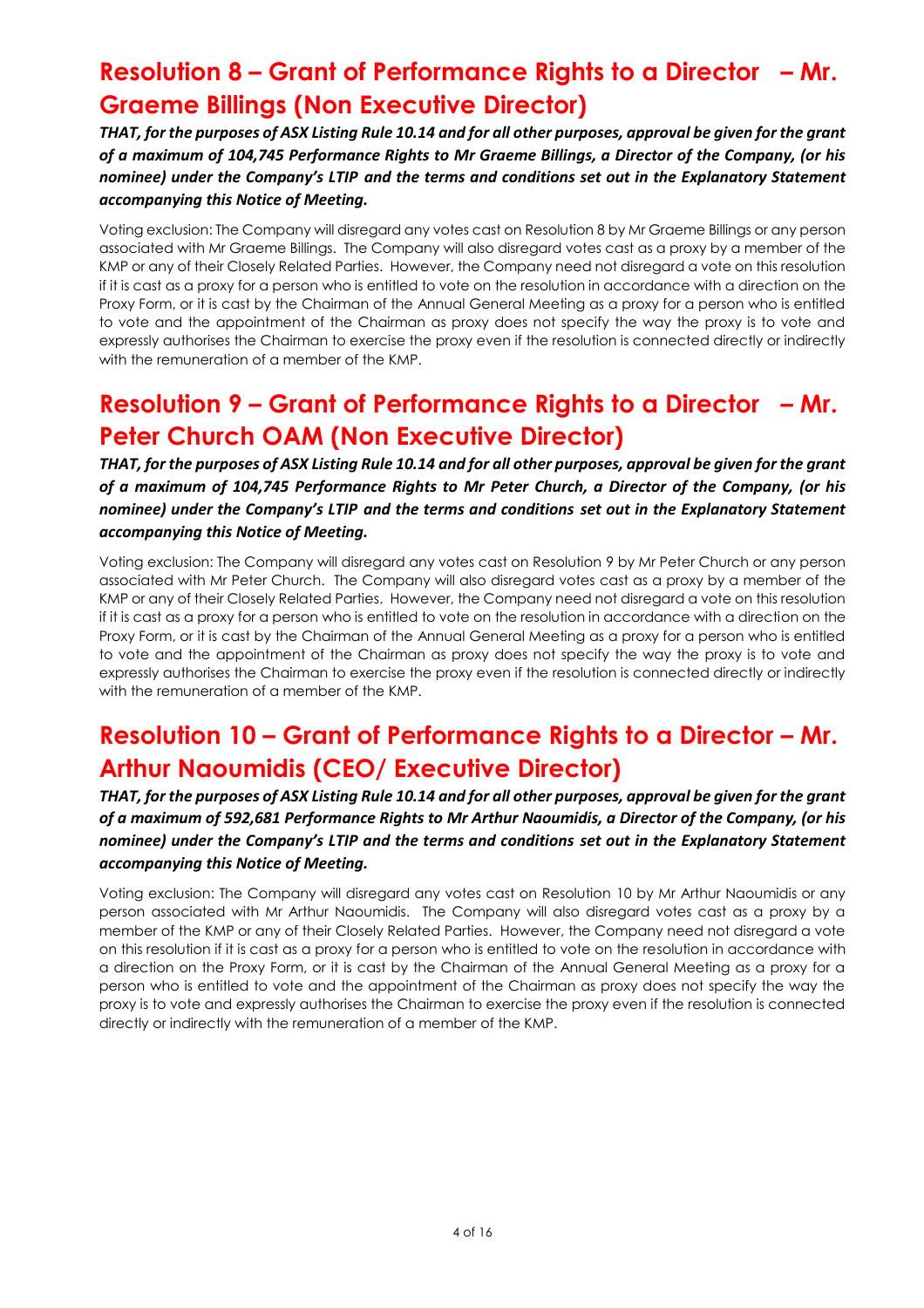# **Resolution 11 – Grant of Performance Rights to a Director – Mr. Ross Laidlaw (COO / Executive Director)**

*THAT, for the purposes of ASX Listing Rule 10.14 and for all other purposes, approval be given for the grant of a maximum of 540,309 Performance Rights to Mr Ross Laidlaw, a Director of the Company, (or his nominee) under the Company's LTIP and the terms and conditions set out in the Explanatory Statement accompanying this Notice of Meeting.*

Voting exclusion: The Company will disregard any votes cast on Resolution 11 by Mr Ross Laidlaw or any person associated with Mr Ross Laidlaw. The Company will also disregard votes cast as a proxy by a member of the KMP or any of their Closely Related Parties. However, the Company need not disregard a vote on this resolution if it is cast as a proxy for a person who is entitled to vote on the resolution in accordance with a direction on the Proxy Form, or it is cast by the Chairman of the Annual General Meeting as a proxy for a person who is entitled to vote and the appointment of the Chairman as proxy does not specify the way the proxy is to vote and expressly authorises the Chairman to exercise the proxy even if the resolution is connected directly or indirectly with the remuneration of a member of the KMP.

# **Resolution 12 – Grant of Performance Rights to a Related Party – Ms. Kathryn Naoumidis**

*THAT, for the purposes of ASX Listing Rule 10.14 and for all other purposes, approval be given for the grant of a maximum of 76,467 Performance Rights to Ms Kathryn Naoumidis, a related party of the Company, (or her nominee) under the Company's LTIP and the terms and conditions set out in the Explanatory Statement accompanying this Notice of Meeting.*

Voting exclusion: The Company will disregard any votes cast on Resolution 12 by Ms Kathryn Naoumidis or any person associated with Ms Kathryn Naoumidis. The Company will also disregard votes cast as a proxy by a member of the KMP or any of their Closely Related Parties. However, the Company need not disregard a vote on this resolution if it is cast as a proxy for a person who is entitled to vote on the resolution in accordance with a direction on the Proxy Form, or it is cast by the Chairman of the Annual General Meeting as a proxy for a person who is entitled to vote and the appointment of the Chairman as proxy does not specify the way the proxy is to vote and expressly authorises the Chairman to exercise the proxy even if the resolution is connected directly or indirectly with the remuneration of a member of the KMP.

### *7.* **Any other business***.*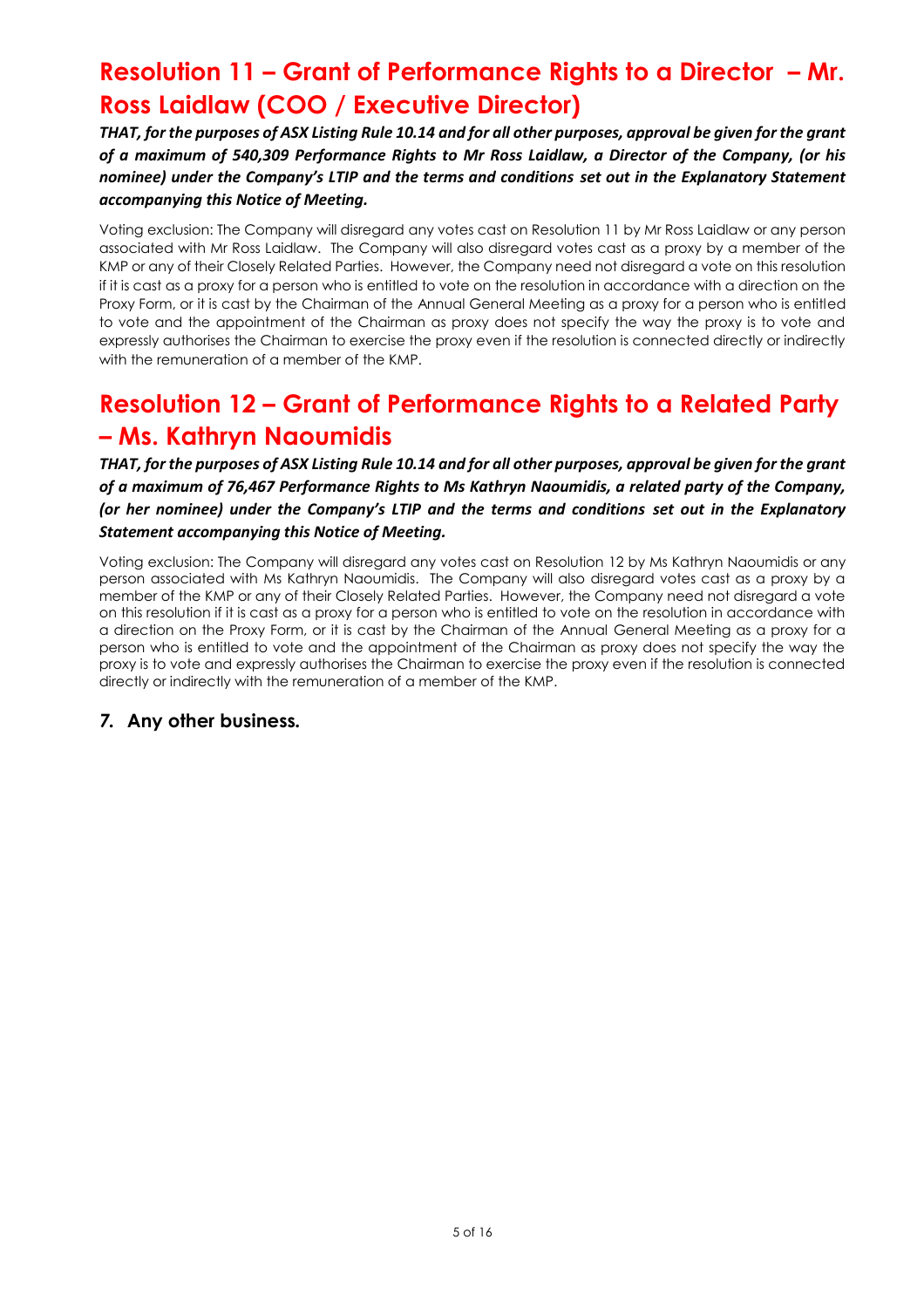# **EXPLANATORY STATEMENT**

This Explanatory Statement has been prepared for the information of Shareholders in relation to the business to be conducted at the Company's Annual General Meeting on Wednesday, 15 November 2017.

The purpose of this Explanatory Statement is to provide Shareholders with all information known to the Company which is material to a decision on how to vote on the Resolutions in the accompanying Notice of General Meeting.

This Explanatory Statement should be read in conjunction with the Notice of General Meeting preceding this Explanatory Statement.

If you have any questions regarding the matters set out in this Explanatory Statement or the preceding Notice of General Meeting, please contact the Company Secretary or your professional adviser.

## **Financial Statements**

The law requires Directors to lay the Financial Report, Directors' Report, Remuneration Report and Auditors' Report for the last financial year before the Annual General meeting of shareholders.

Shareholders have been provided with all relevant information concerning these reports in the Annual Report of the Company for the year ended 30 June 2017 (Annual Report). A copy of the Annual Report has been sent to each Shareholder (other than those Shareholders who have previously elected not to receive the Annual Report, whether in paper form or electronically). Any Shareholder who has made this election and now wishes to receive a paper or electronic copy of the Annual Report should contact the Company to arrange receipt. The Annual Report can also be viewed, printed and downloaded from the Company's website at http://www.domacom.com.au/investor-relations/financialreports/

Shareholders will be provided with a reasonable opportunity to ask questions about, or make comments on, the Annual Report. The Auditors will be invited to the meeting and opportunity will be given to shareholders to ask them any questions.

## **Resolution 1: Adoption of the Remuneration Report as set out in the Annual Report for 2017**

Section 250R(2) of the Corporations Act requires listed companies to put a resolution to their shareholders that the Remuneration Report be adopted. The vote on this resolution is advisory only and will not bind the Company or the Directors. However, the Board will take the outcome of the vote into consideration when reviewing the Company's remuneration practices and policies.

The Remuneration Report forms part of the Directors' Report and is included in the Annual Report for the financial year ended 30 June 2017.

The Remuneration Report contains information required under section 300A of the Corporations Act, including

- (a) Principles used to determine the nature and amount of remuneration
- (b) Details of remuneration
- (c) Service Agreements
- (d) Share-based remuneration and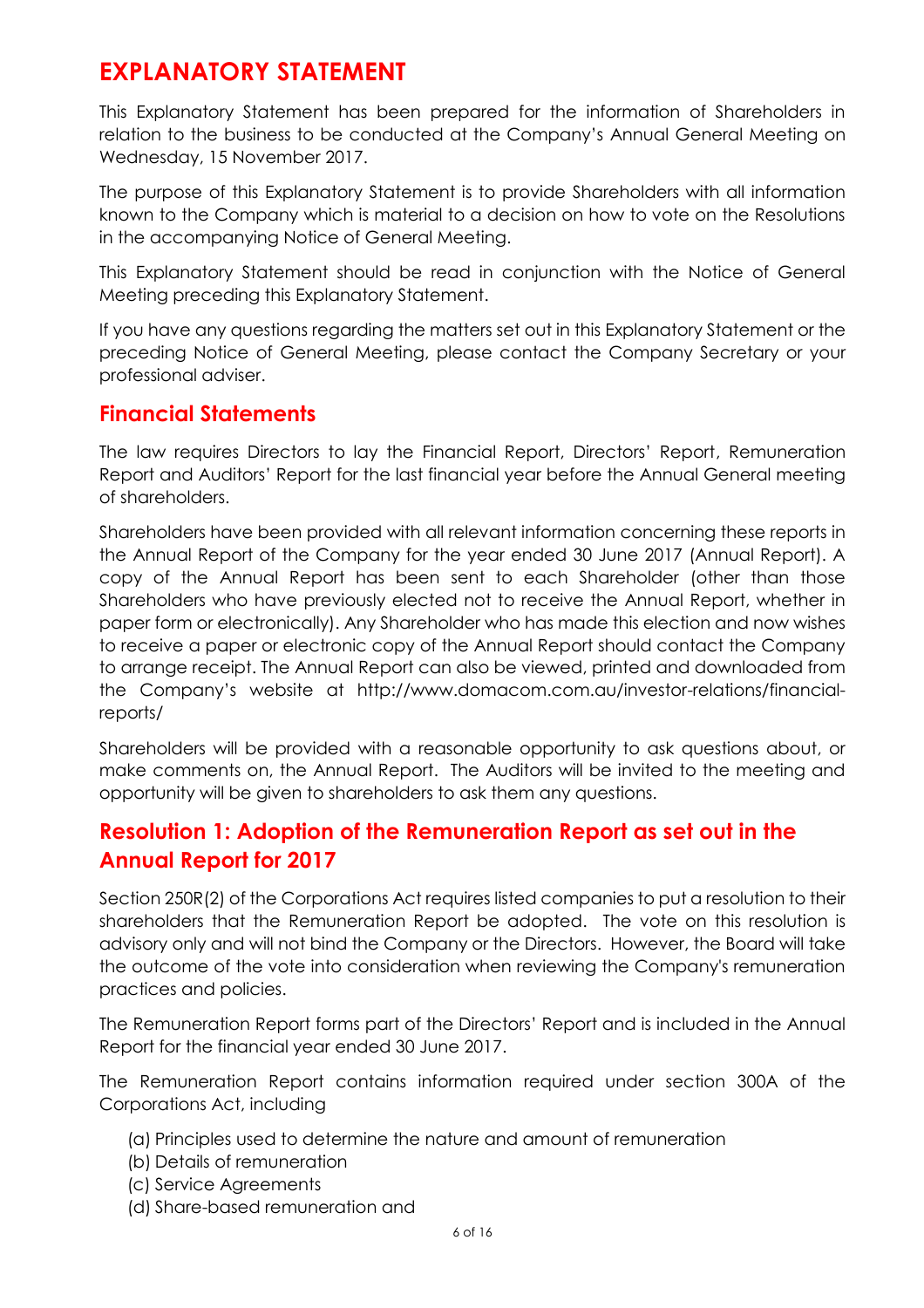(e) Other information

**Board recommendation**: Given the interest in this Resolution, the Board makes no recommendation on this Resolution 1.

## **Resolution 2: Appointment of the Auditor**

Resolution 2 is in accordance with section 327B(1) of the Corporations Act, which provides that a public company must appoint an auditor of the company at its first annual general meeting. This is being done retrospectively.

The Company, pursuant to Resolution 2, requests shareholder approval pursuant to section 327B(1) of the Corporations Act 2001 (Cth) to appoint Grant Thornton Audit Pty Ltd as the Company's auditor.

## **Resolution 3: Re-election of Mr David Archbold as a Director**

Clause 9.1(d) of the DomaCom Constitution provides that 2 directors must retire from office if there are 5 or less directors (after excluding a managing director) or one third of those directors if there are more than 5 directors. Under clause 9.1(g) of the DomaCom Constitution, the Directors who must retire in accordance with this clause are the directors who wish to retire and not offer themselves for re-election and those who have been longest in office since their last election or appointment.

As at the date of this Notice of Meeting, the DomaCom Board is comprised of five directors and the managing director, Mr Arthur Naoumidis. Mr David Archbold was reappointed as a Non-Executive Director on 18 November 2015 and Mr Ross Laidlaw was elected as an Executive Director on 23 February 2015. Therefore, of the five directors, they have held office for the longest period.

David has over 46 years' experience in the property industry in Australia. Prior to the establishment of International Property Group Pty Limited in 1991, David was Executive Director - International, for Colliers Jardine and Executive General Manager of Hooker Corporation. Previously he was Managing Director of Baillieu Knight Frank (SA) Pty Ltd, then Managing Director of Baillieu Knight Frank (NSW) and a Director/Partner of the Australian Company. In particular he reviews and analyses corporate property portfolios.

David has a detailed understanding and experience in the domestic and international property markets. He identifies investment and development opportunities for Asian clients, and provides specialised advice to the banking sector, accounting and legal professions to maximise their client's property performance.

He was appointed to advise the South Australian Asset Management Corporation on restructuring the \$4 billion property portfolio of the former State Bank of South Australia.

He was a member of the Board of the Asset Management Task Force in South Australia, responsible for overseeing the sale and upgrading of Government assets. He was also appointed to the Property Divestment Steering Committee by the South Australian Government.

From July 1995 to June 2004, David was a member of the Board of the Motor Accident Commission (formerly known as the State Government Insurance Commission) which is responsible for third party insurance and a number of government assets.

Mr Archbold retires by rotation and seeks re-election at this AGM.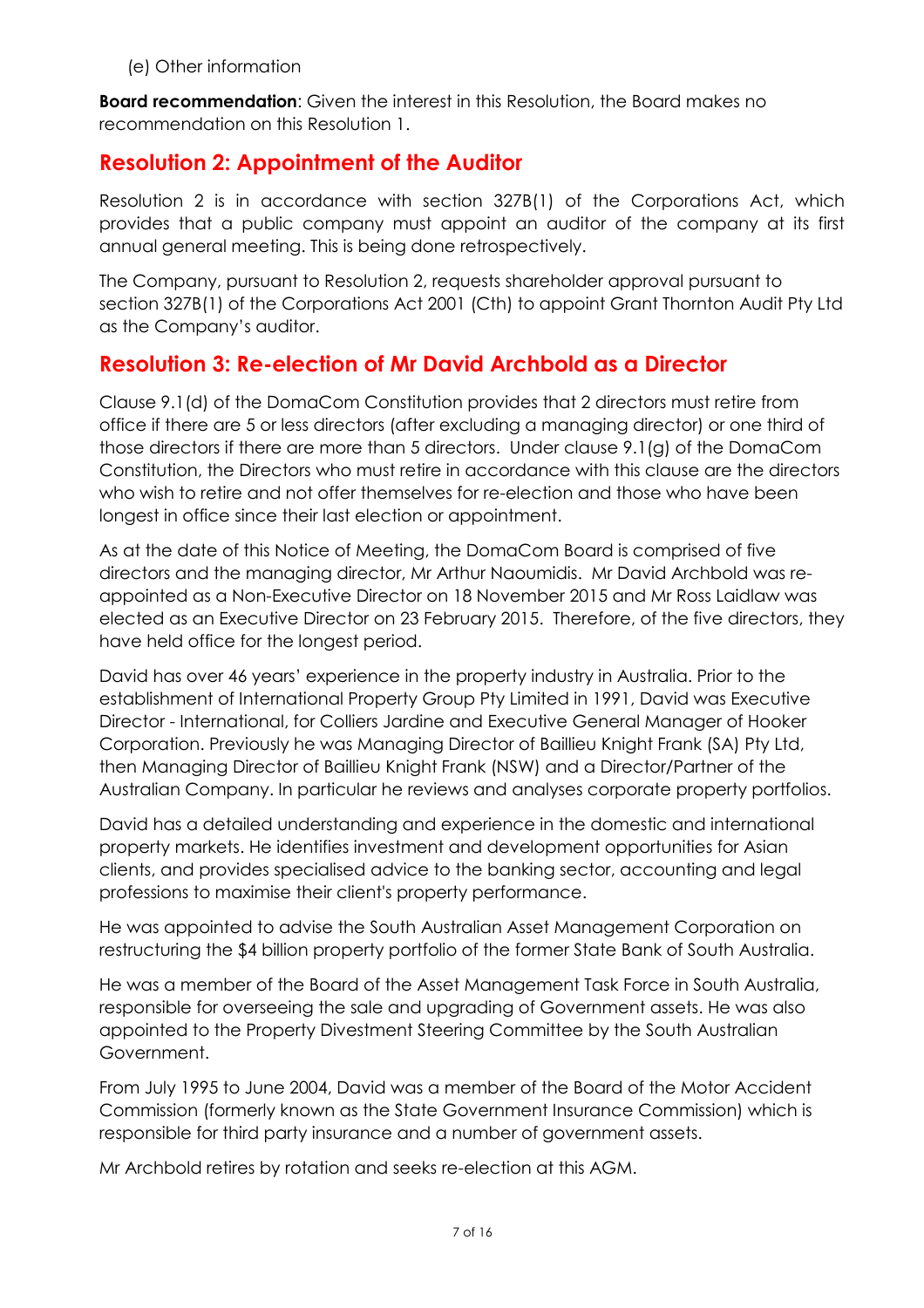**Recommendation:** The Board (excluding Mr David Archbold who abstains) recommends that the Shareholders vote in favour of Resolutions 3.

## **Resolution 4: Re-election of Mr Ross A. Laidlaw as a Director**

Clause 9.1(d) of the DomaCom Constitution provides that 2 directors must retire from office if there are 5 or less directors (after excluding a managing director) or one third of those directors if there are more than 5 directors. Under clause 9.1(g) of the DomaCom Constitution, the Directors who must retire in accordance with this clause are the directors who wish to retire and not offer themselves for re-election and those who have been longest in office since their last election or appointment.

As at the date of this Notice of Meeting, the DomaCom Board is comprised of five directors and the managing director, Mr Arthur Naoumidis. Mr Ross Laidlaw was appointed as an Executive Director on 23 February 2015 and Mr David Archbold was elected as a director on18 November 2015. Therefore, of the five directors, they have held office for the longest period.

Mr Laidlaw has spent over 30 years in Financial Services, and has deep and expansive experience within markets in Australasia, Europe and America.

He was CEO of the successful Skandia Platform for over 8 years (1999 to 2008) developing it into a leading Platform that was well supported by independent financial planners.

Mr Laidlaw is the Chief Operating Officer of the DomaCom business and is involved in all aspects of the business including the Operational, finance, information technology, and risk and compliance.

Mr Laidlaw is a qualified Chartered Accountant, holds a Bachelor of Economics degree (Monash), Graduate Diploma of Applied Finance, Diploma of Financial Planning and a fellow of the Financial Services Institute of Australasia.

Mr Laidlaw retires by rotation and seeks re-election at this AGM.

**Board recommendation:** The Board (excluding Mr Ross Laidlaw who abstains) recommends that the Shareholders vote in favour of Resolutions 4.

## **Resolution 5: Approval of Employee Long Term Incentive Plan (LTIP)**

Listing Rule 7.1 imposes a restriction on the number of Equity Securities issued without shareholder approval during the 12 month period, if the number of these securities exceeds 15% of the number of securities in the same class on issue at the commencement of that 12 month period (**15% Placement Capacity**).

The number of equity securities which are allowed to be issued without shareholder approval is calculated in the following formula under Listing Rule 7.1 (**7.1 Formula**).

### **(A x B) - C**

Where:

**A** is the number of fully paid ordinary shares on issue 12 months before the date of issue or agreement:

- plus the number of shares issued in the previous 12 months under an exception in Listing Rule 7.2;
- plus the number of partly paid shares that became fully paid in the 12 months;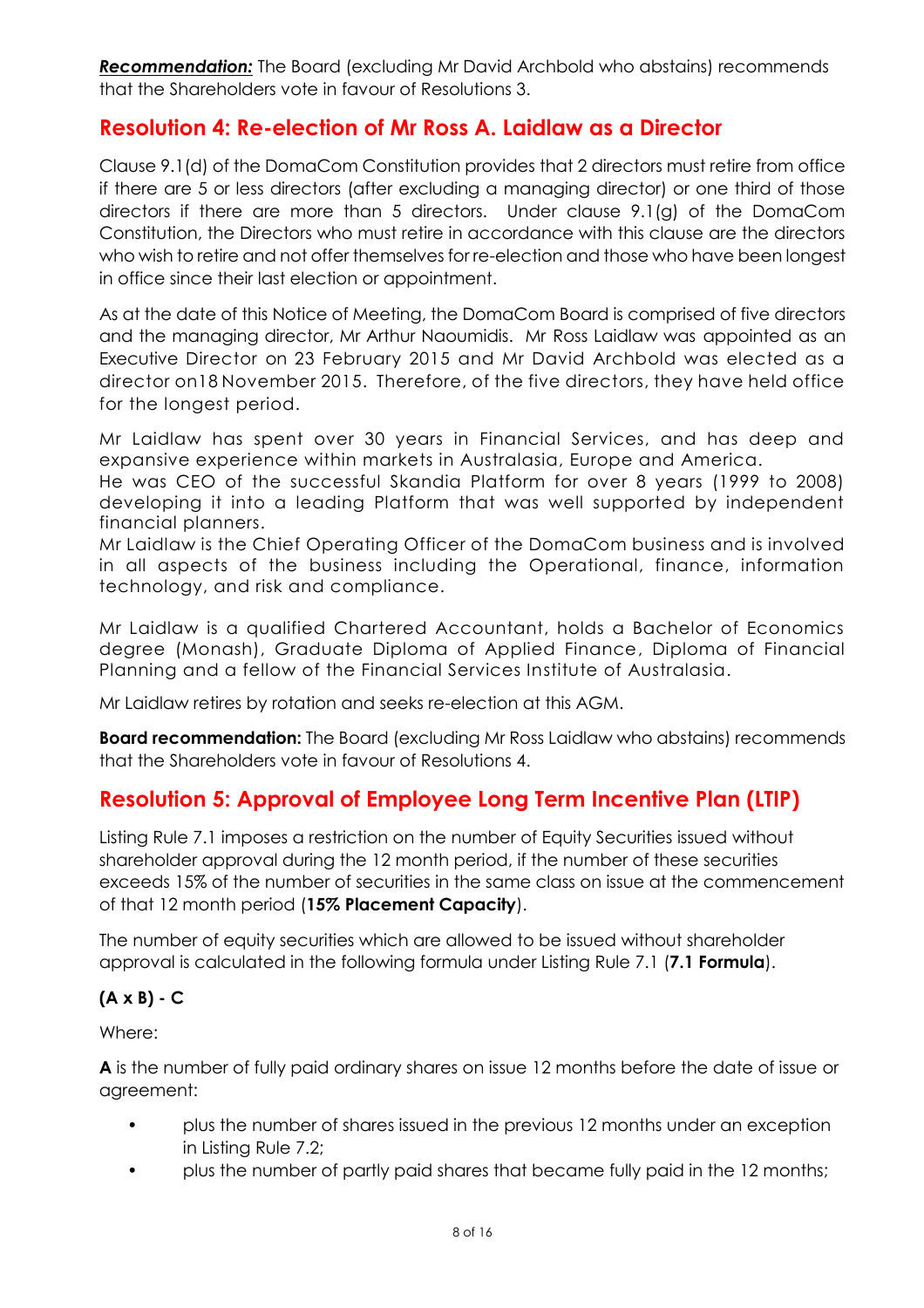- plus the number of shares issued in the previous 12 months with approval of Shareholders under Listing Rules 7.1 and 7.4; and
- less the number of shares cancelled in the previous 12 months.

### **B** is 15%

**C** is the number of Equity Securities issued or agreed to be issued in the 12 months before the date of issue or agreement to issue that are not issued with the approval of shareholders under Listing Rule 7.1 or 7.4.

One of the exceptions to Listing Rule 7.1 (as set out in Listing Rule 7.2) is Exception 9(b). The relevant exception applies where an issue of Equity Securities is made under an employee incentive scheme if, within the three years before the date of the issue, shareholders have approved the issue under the employee incentive scheme as an exception to Listing Rule 7.1.

Resolutions 5 seeks shareholder approval of the LTIP for the Company's Employees and Directors for the purposes of Listing Rule 7.1 and 7.2.

The DomaCom Board is strongly of the view that to ensure the future success of the company it is important to engage the employees and align the company's success with their individual success.

DomaCom Employees are giving their time and not receiving the benefits including market salaries and other employee benefits that a more mature business would provide given start-up nature of the business.

### **Advantages**

The allocation of shares is in lieu of increases in cash based remuneration. This will put less strain on cash flow as remuneration costs are the company's biggest cost and in turn supports the retention of employees and an alignment of interests of staff, directors and shareholders.

### **Disadvantages**

There will be a small dilution for existing shareholders offset by lower running costs to the business.

There will be a one off non-cash expense to the business.

### **Summary of the Company's Employees LTIP**

#### (a) Eligibility

The Board may, in its absolute discretion, invite an Eligible Employee to participate in an award of Performance Rights. An Eligible Employee includes a director, senior executive or employee of the Company or an associated body corporate of the Company.

(b) Terms of Performance Rights

- Each Performance Right will be granted to Eligible Employees under the LTIP for nil consideration.
- Each Performance Right will entitle its holder to subscribe for and be issued, one fully paid ordinary share in the capital of the Company (upon vesting (where applicable) and exercise of that Performance Right).
- The Company is now listed on the ASX therefore the Performance Rights will not be listed for quotation on that exchange, however, the Company will apply for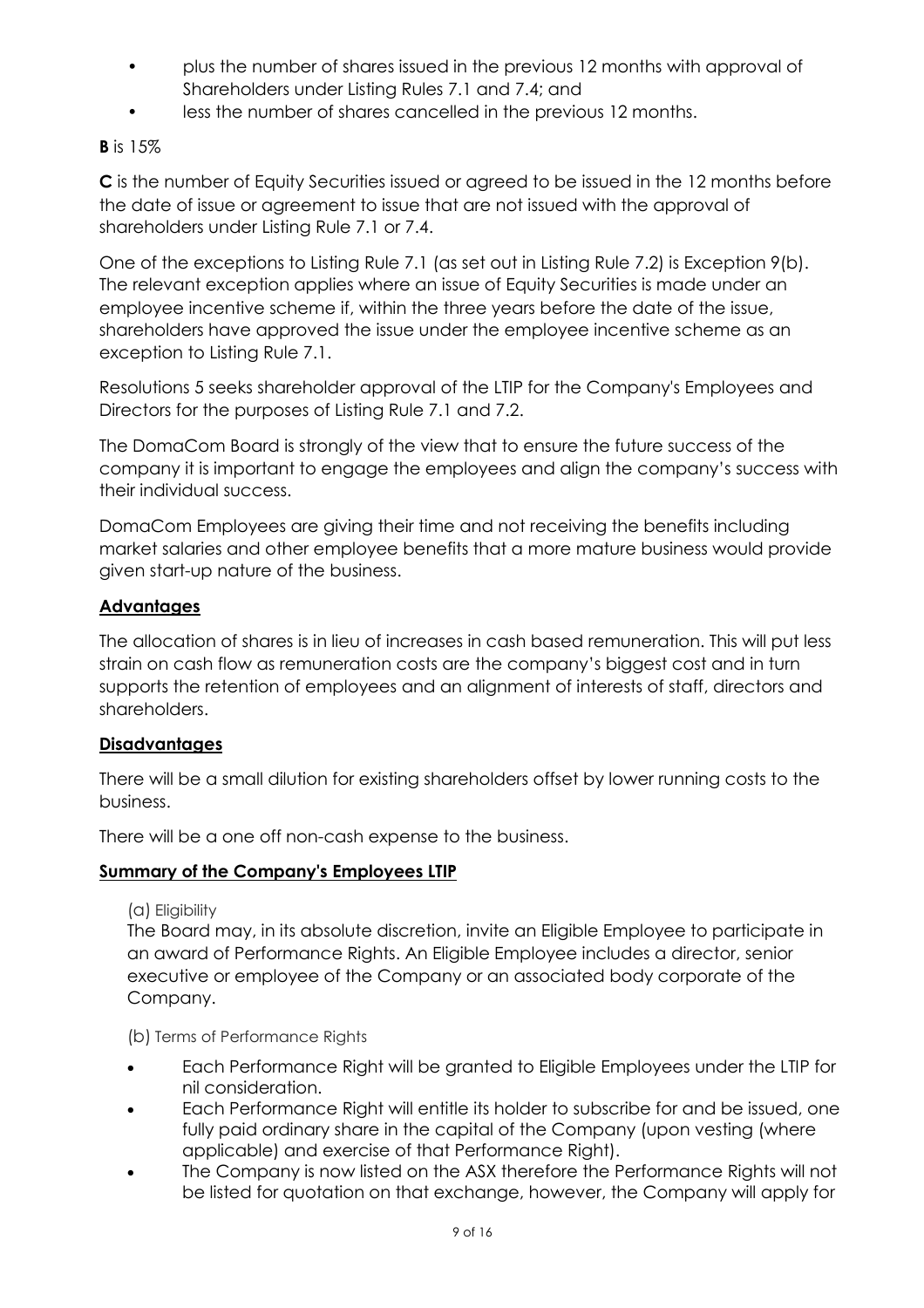official quotation of the Shares issued upon the exercise of any vested Performance Rights.

- The grant date and expiry date of a Performance Right shall be as determined by the Board when an invitation to participate in the LTIP is made.
- No payment is required for the exercise of a Performance Right, unless otherwise determined by the Board and advised to Eligible Employee at the time the offer is made.
- A participant is not entitled to participate in or receive any dividend or other Shareholder benefits until its Performance Rights have vested and been exercised and Shares have been allocated to the participant as a result of the exercise of those Performance Rights.
- There are no participating rights or entitlements inherent in the Performance Rights and participants will not be entitled to participate in new issues of securities offered to Shareholders of the Company during the currency of the Performance Rights.
- Following the issue of Shares following exercise of vested Performance Rights, participants will be entitled to exercise all rights of a Shareholder attaching to the Shares, subject to any disposal restrictions advised to the participant at the time of the grant of the Performance Rights.

### (c) Performance conditions

When granting Performance Rights, the Board may make their vesting conditional on the satisfaction of a Performance Condition within a specified period. The Board may at any time waive or change a Performance Condition or performance period in accordance with the LTIP rules if the Board (acting reasonably) considers it appropriate to do so.

#### (d) Vesting

The Performance Rights will vest following satisfaction of the Performance Conditions or such other date as determined by the Board in its discretion.

Subject to the LTIP rules, the Board may declare that all or a specified number of any unvested Performance Rights granted to a participant which have not lapsed immediately vest if, in the opinion of the Board a change of control in relation to the Company has occurred, or is likely to occur, having regard to the participant's pro rata performance in relation to the applicable Performance Conditions up to that date.

Subject to the LTIP rules, the Board may in its absolute discretion, declare the vesting of a Performance Right where the Company is wound up or passes a resolution to dispose of its main undertaking.

If there is any internal reconstruction or acquisition of the Company which does not involve a significant change in the identity of the ultimate Shareholders of the Company, the Board may declare in its sole discretion whether and to what extent Performance Rights, which have not vested by the day the reconstruction takes place, will vest.

#### (e) Disposal restrictions

A participant may not assign, transfer, novate, or otherwise dispose of a Performance Right granted under the LTIP without the prior consent of the Board, or where such assignment or transfer occurs by force of law upon the death of a participant.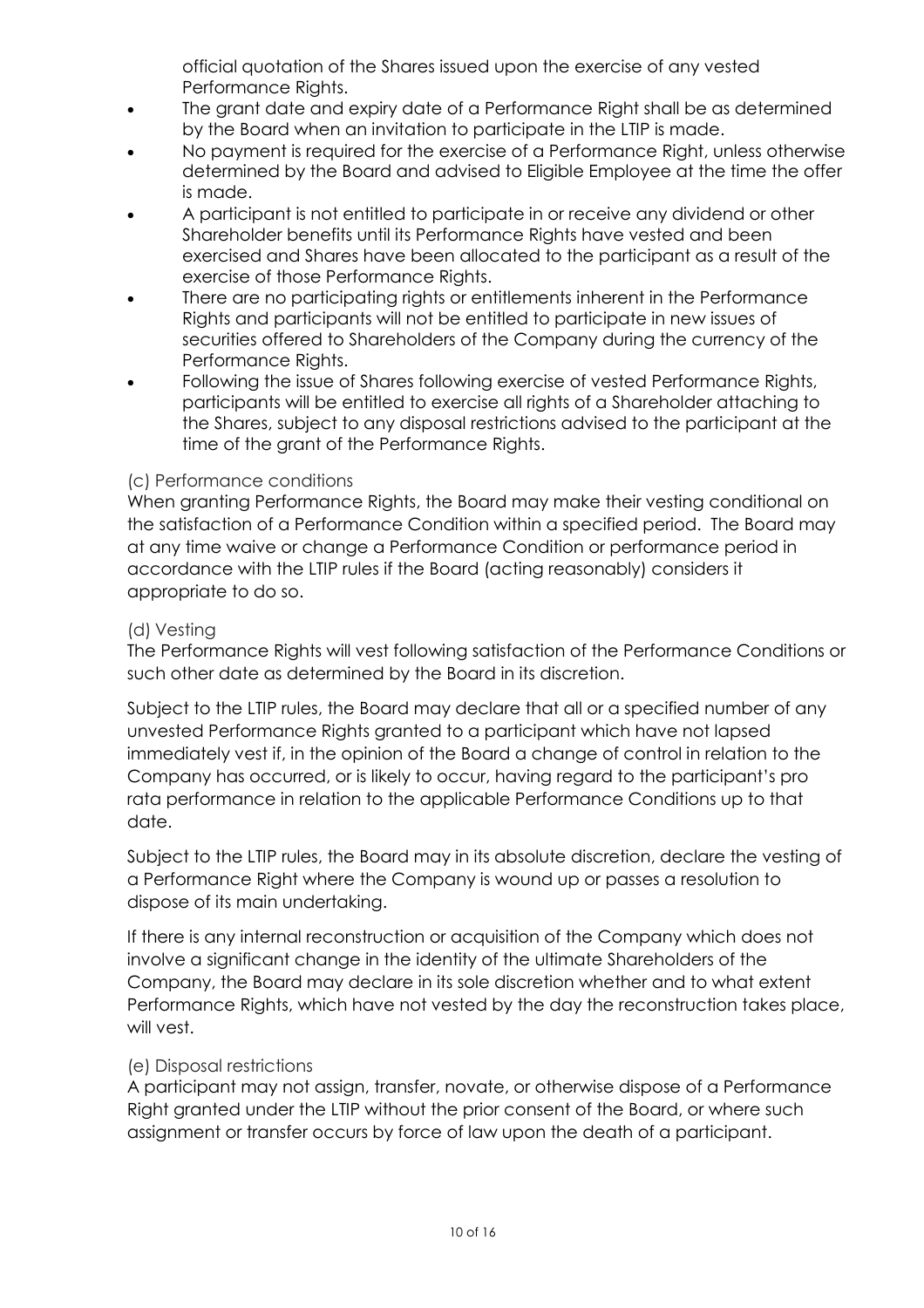#### (f) Overriding restrictions

No grant or issue of Performance Rights and/or Shares will be made to the extent that it would contravene the Constitution, any applicable Listing Rules, the Corporations Act or any other applicable law.

### (g) Lapse

A Performance Right will immediately lapse upon the first to occur of:

- its expiry date;
- the Performance Condition(s) (if any) not being satisfied prior to the end of the performance period(s);
- the transfer or purported transfer of the Performance Right in breach of the LTIP rules;
- if the Performance Right has not vested, the day that is 30 days following the date the participant voluntarily or for a bona fide reason ceases to be employed or engaged by the Company or an associated body corporate;
- termination of the participant's employment or engagement with the Company or an associated body corporate for cause; or
- unless another expiry date is stipulated in the invitation, 6 months after an event which gives rise to a vesting under the Performance Right rules established by the LTIP.

Where a participant ceases to be employed or engaged by the Company or an associated body corporate by reason of their death, disability, bona fide redundancy, and the Performance Rights have vested, they will remain exercisable by that participant's estate or legal representative until the Performance Rights lapse in accordance with the LTIP rules or if they have not vested, the Board will determine as soon as reasonably practicable after the date the participant ceases to be employed or engaged, how many (if any) of those participant's Performance Rights will be deemed to have vested and will be exercisable by that participant's estate or legal representative.

### **The number of securities issued under the Employee and Directors' Long Term Incentive Plan**

There have been 2,085,522 Options/Performance Rights granted under the Employee and Directors' LTIP and 764,965 Options/ Performance Rights have been exercised as at the date of this Notice of Meeting. The LTIP is administered by the DomaCom Board in accordance with the rules of the LTIP and the rules are subject to the ASX Listing Rules.

**Board recommendation:** The Board recommends that the Shareholders vote in favour of Resolution 5.

# **Resolution 6 to 12 the Grant of Performance Rights to the Company's Directors (or nominees) or related parties**

As Directors of the Company may receive securities in the Company under the LTIP, prior shareholder approval will therefore be required before a Director or related party of the Company can participate in a grant of Performance Rights under the LTIP in accordance with Listing rule 10.14. *For the avoidance of doubt, approval is not being sought for the creation of the LTIP, but for the issue of Performance Rights under the LTIP to Directors of the Company or their related parties.*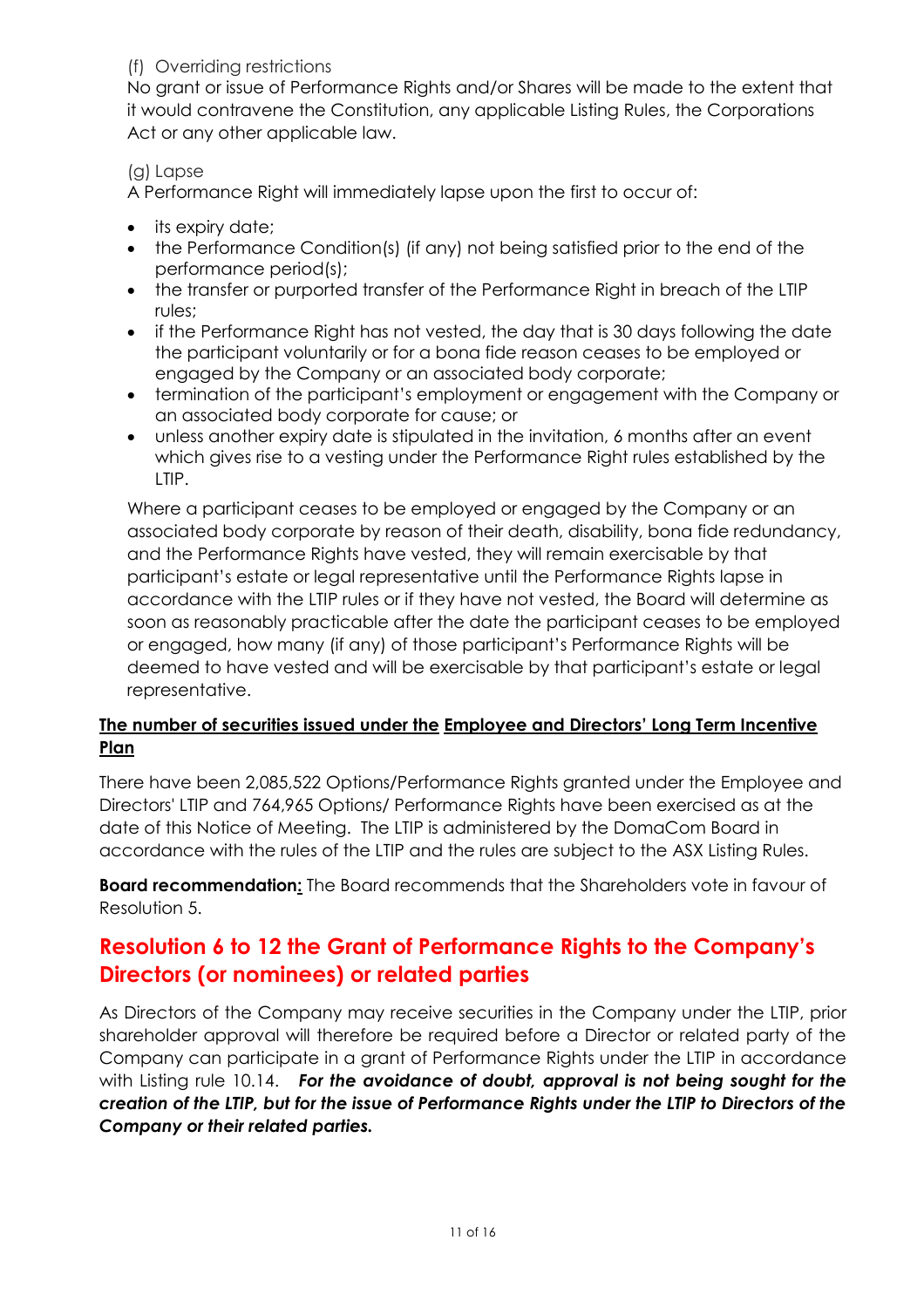### **Summary of the terms and conditions of the Directors LTIP**

### (a) Eligibility

Any Director of the Company or any other member of the Group (including a director employed in an executive capacity) or any other person who is declared by the Board to be eligible to receive a grant of an Award under the Plan.

(b) Terms and conditions

Refer to Terms and Conditions set out above for the Employee LTIP, as the Directors LTIP has the same terms and conditions including terms of performance rights, performance conditions, vesting rules, disposal restrictions, overriding restrictions and rules regarding lapses.

In accordance with Listing Rule 10.15A the following information is set out below:

a) maximum number of securities that may be acquired by DomaCom Directors

| Name of Director                          | Maximum number of Performance rights |
|-------------------------------------------|--------------------------------------|
| Grahame Evans Chairman                    | 157,117                              |
| David Archbold Non-Executive Director     | 104,745                              |
| Graeme Billings Non-Executive Director    | 104,745                              |
| Peter Church OAM Non-Executive Director   | 104,745                              |
| Arthur Naoumidis CEO / Executive Director | 592,681                              |
| Ross Laidlaw COO / Executive Director     | 540,309                              |
| Kathryn Naoumidis Related Party/Accounts  | 76,467                               |

b) formula for calculating the maximum number of securities to be acquired under the LTIP

The formula used to calculate the maximum number of performance rights available to Directors is based on their market salary package for their services as a percentage of total salaries in the company times the amount of performance rights available which represents 5% of the company's issued capital available over the next 3 years (5.59 million rights).

- c) Details of any securities issued under the LTIP will be published in the annual report relating to the period in which the securities have been issued and that approval for the issue of securities was obtained under Listing rule 10.14
- d) Any additional persons who become entitled to participate in the LTIP after the resolution was approved and who were not named in the notice of meeting will not participate until approval is obtained under Listing rule 10.14
- e) DomaCom intends issuing the performance rights in the 1st quarter of 2018. Performance rights must be issued no later than 3 years after the AGM.
- f) In accordance with Listing rule 10.15A.4 and 10.15A.5 we set out below the names of persons entitled to participate in the scheme and who have received performance rights under the scheme since the last approval for nil consideration (the convertible securities are also exercisable for nil consideration)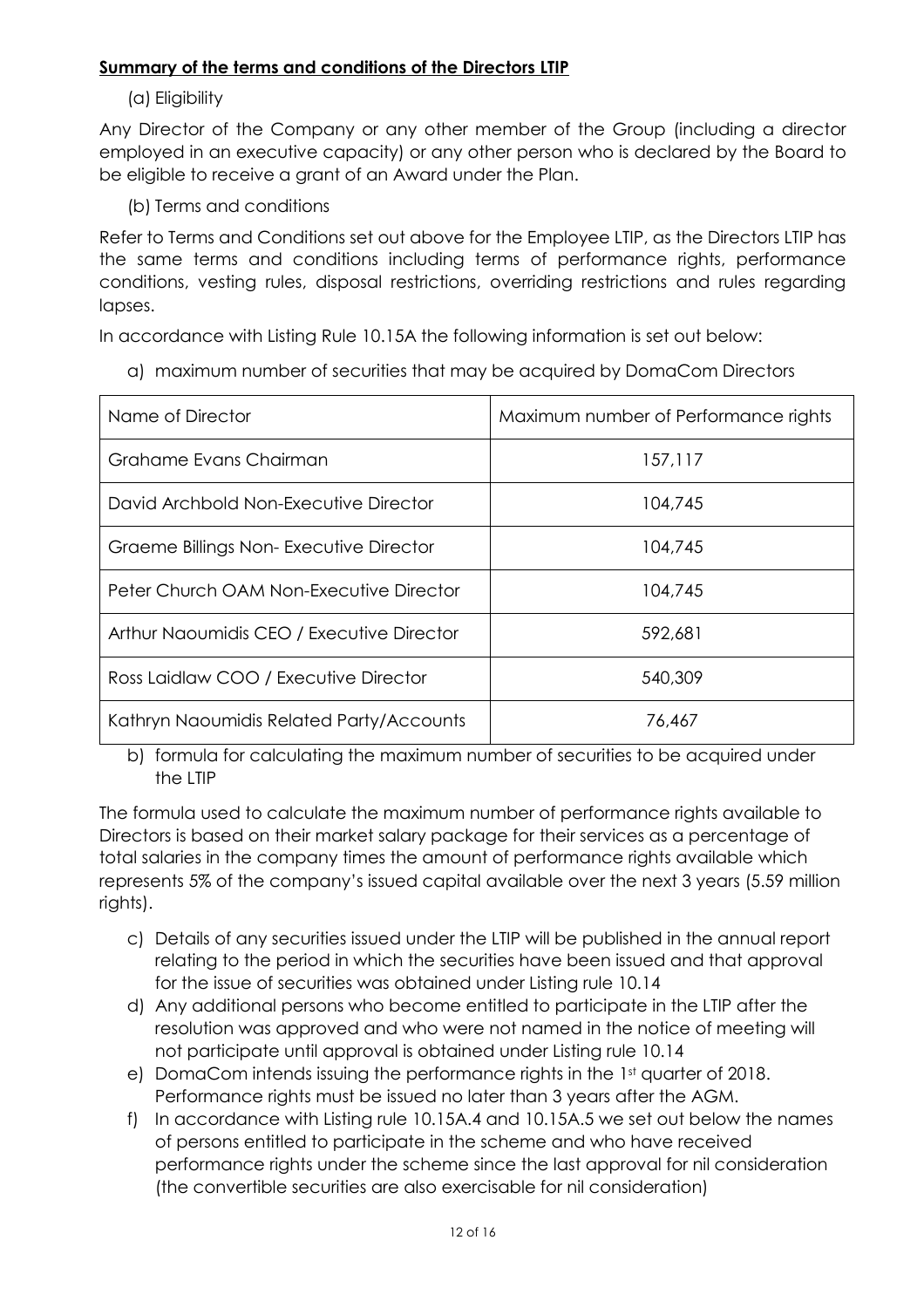|                                          | Performance<br>Rights issued<br>November 2015 | Exercised | Performance<br>Rights still<br>exercisable |
|------------------------------------------|-----------------------------------------------|-----------|--------------------------------------------|
| <b>Non Executive</b><br><b>Directors</b> |                                               |           |                                            |
| <b>Grahame Evans</b>                     | 42,786                                        |           | 42,786                                     |
| David Archbold                           | 28,590                                        |           | 28,590                                     |
| Graeme Billings                          | 28,590                                        |           | 28,590                                     |
| Peter Church                             | 28,590                                        |           | 28,590                                     |
| <b>Executive</b><br><b>Directors</b>     |                                               |           |                                            |
| Ross Laidlaw                             | 213,929                                       |           | 213,929                                    |
| <b>Related Party</b>                     |                                               |           |                                            |
| Kathryn<br>Naoumidis                     | 31,234                                        |           | 31,234                                     |

g) No Loans have been provided by the company to the Directors or related parties.

## **Business of Annual General Meeting**

The Annual General Meeting of a company is required by law to be held within five (5) months of the close of the financial year to which it applies.

The Corporations Act require that 28 days' notice is required for General Meetings of a listed company. This Notice of Meeting is intended to satisfy that requirement.

Under the Constitution no business shall be transacted at any General Meeting unless a quorum of 5 Shareholders are present.

The agenda of the AGM is now fixed and business not on the agenda cannot be brought to the meeting without leave of the Chair.

Only shareholders of the Company and invited guests may attend the AGM.

## **Voting Entitlement**

The Board has determined that for the purpose of voting at the Annual General Meeting, Shares will be taken to be held by those persons who hold them at 7.00pm AEDT on 13 November 2017. This means that if you are not the registered holder of a Share at that time you will not be entitled to vote at the Annual General Meeting in respect of that Share.

## **Voting in person**

To vote in person at the Meeting, you must attend the meeting to be held at 15 November 2017.

## **Proxy Form for AGM**

A Shareholder who is entitled to attend and vote at the Meeting may appoint a proxy to attend and vote on behalf of that Shareholder. A proxy need not be a Shareholder. A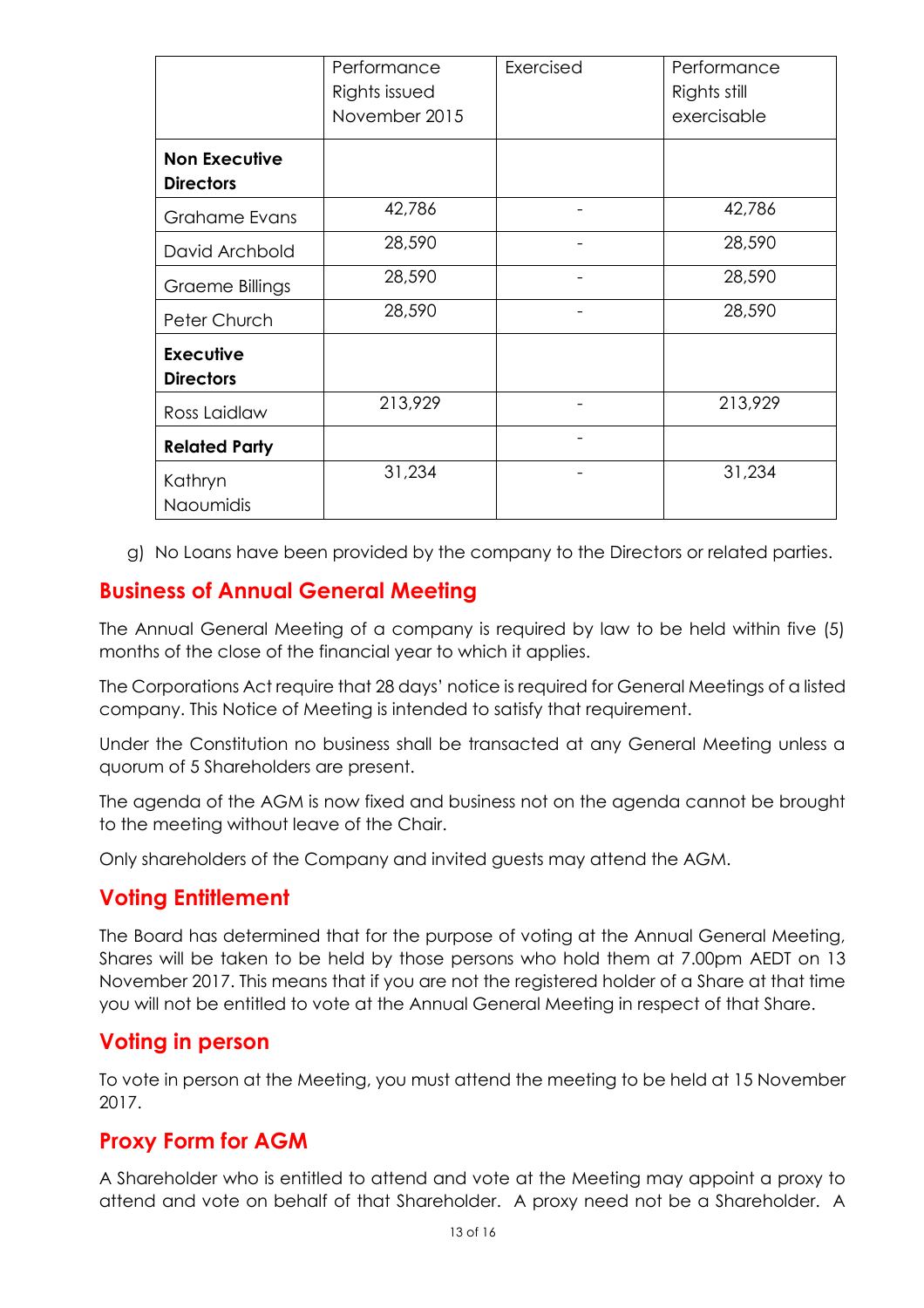Shareholder can appoint an individual or a body corporate as its proxy. If a body corporate is appointed as a proxy, it must ensure that it appoints a corporate representative as required by the Corporations Act 2001 (Cth) to exercise its powers as proxy at the Meeting.

A Shareholder who is entitled to cast two or more votes may appoint up to two proxies and may specify the proportion or number of votes that each proxy is appointed to exercise. If a Shareholder appoints two proxies and the appointments do not specify the proportion or number of votes that each proxy may exercise, each proxy may exercise half the votes (disregarding fractions).

If you choose to appoint a proxy, you are encouraged to direct your proxy how to vote on the Resolution by marking either "For", "Against" or "Abstain" on the Proxy Form for that item of business. If you sign the Proxy Form and do not appoint a proxy, you will have appointed the Chairman of the Meeting as your proxy.

Completed Proxy Forms (and the power of attorney or other authority, if any, under which the Proxy Form is signed) must be lodged at the Company's share registry, Boardroom Pty Limited; or faxed to the fax number specified below not later than 11.00am (AEDT) on Monday, 13 November 2017.

Address (hand deliveries): Boardroom Pty Limited, Level 12, 225 George Street, Sydney NSW 2000

Address (postal deliveries): Boardroom Pty Limited, GPO Box 3993, Sydney NSW 2001

Fax number for lodgement: +61 2 9290 9655

Please read all instructions carefully before completing the proxy form.

Alternatively, please visit [www.votingonline.com.au/domacomagm2017](http://www.votingonline.com.au/domacomagm2016) to submit your voting intentions.

## **Undirected proxies**

Subject to any restrictions set out in this Notice of Meeting or the Proxy Form, the Chairman of the meeting intends to vote all undirected proxies in favour of all Resolutions.

If you appoint the Chairman of the Meeting (or the Chairman is taken to be appointed) as your proxy and you do not direct the Chairman how to vote on a Resolution, then by completing and returning the Proxy Form, you expressly authorise the Chairman to exercise the proxy even though a Resolution is connected directly or indirectly with the remuneration of a member of the Company's key management personnel and to vote in accordance with his stated intention to vote in favour of all Resolutions.

If you have appointed the Chairman of the Meeting (or the Chairman is taken to be appointed) as your proxy and you direct the Chairman how to vote on a Resolution by marking either "'for", "against" or "abstain" for a Resolution, then your vote will be cast in accordance with your direction.

## **Corporate representatives**

A Shareholder, or proxy, that is a body corporate and entitled to attend and vote at the Meeting may appoint an individual to act as its corporate representative. Evidence of the appointment of a corporate representative must be in accordance with section 250D of the Corporations Act and be lodged with the Company.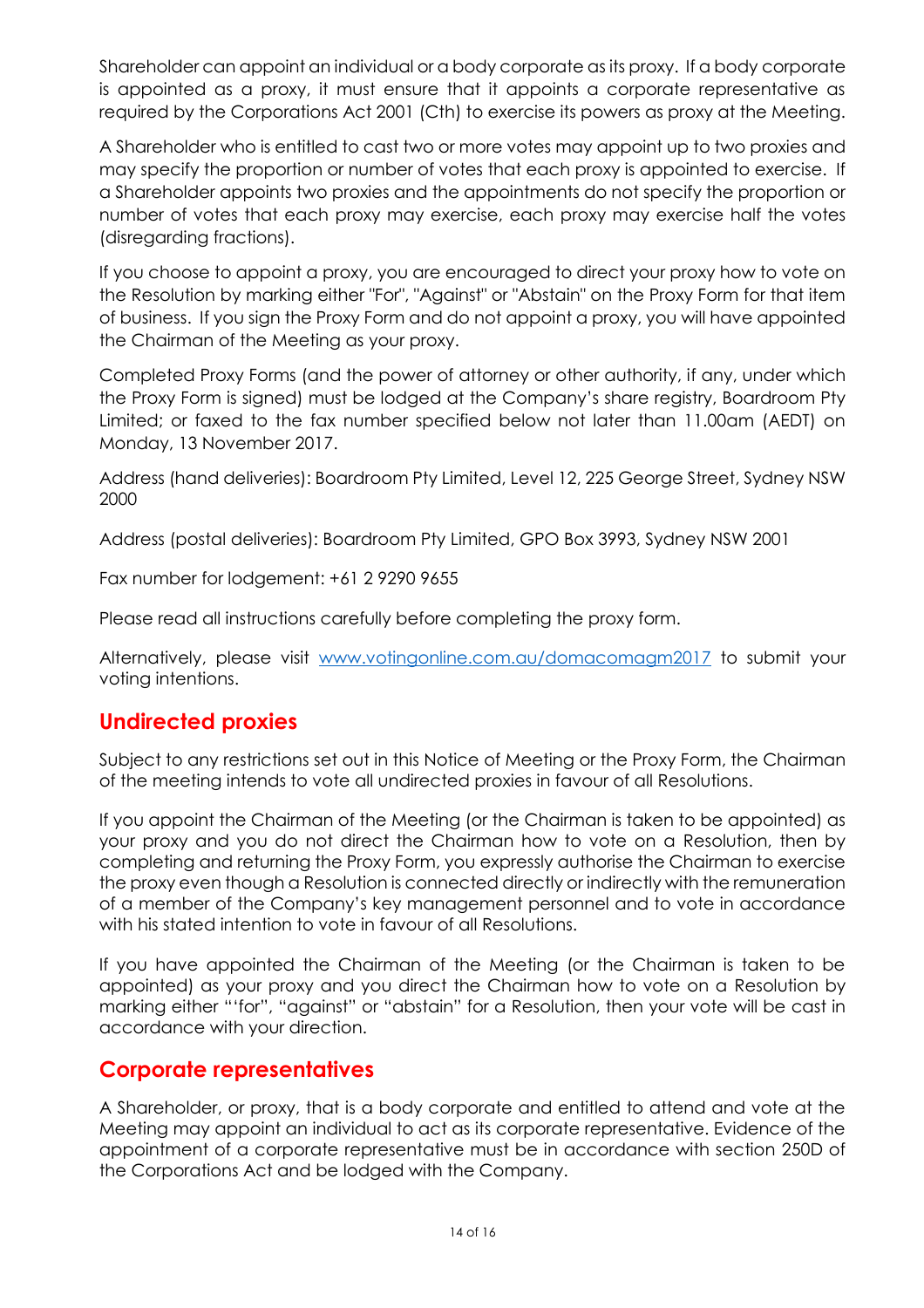A Shareholder entitled to attend and vote at the Meeting may appoint an attorney to attend and vote at the Meeting on the Shareholder's behalf. The power of attorney appointing the attorney must be duly signed and specify the name of each of the Shareholder, the Company and the attorney, and also specify the meetings at which the appointment may be used. The appointment may be a standing one.

A corporate representative or an attorney may, but need not, be a Shareholder of the Company.

Corporate representatives should bring to the Meeting appropriate evidence of appointment as a representative in accordance with the constitution of the Company. Attorneys are requested to bring to the Meeting the original or a certified copy of the power of attorney pursuant to which they were appointed. Proof of identity will also be required for corporate representatives and attorneys.

## **Questions and comments by Shareholders at the meeting**

In accordance with the Corporations Act and the Company's best practice, a reasonable opportunity will be given to Shareholders at the meeting to ask questions about, or to make comments on, the management of the Company.

Similarly, a reasonable opportunity will also be given to Shareholders at the meeting to ask the Company's auditors, questions relevant to the conduct of the audit, the preparation and content of the Auditor's Report, the accounting policies adopted by the Company in relation to the preparation of the Financial Statements, and the independence of the auditor in relation to the conduct of the audit.

Relevant written questions to the Company or the auditors must be received no later than 7:00pm (AEDT) on Wednesday, 8 November 2017. A list of those questions will be made available to Shareholders attending the meeting. The Company will either answer questions at the meeting or table written answers to them at the meeting. If written answers are tabled at the meeting, they will be made available to Shareholders as soon as practicable after the meeting.

Please send written questions to:

On-line –via the BoardRoom "VotingOnline" facility.

Post to – Philip Chard, DomaCom Level 6, 99 Queen Street, Melbourne VIC 3000

Email – philip.chard@domacom.com.au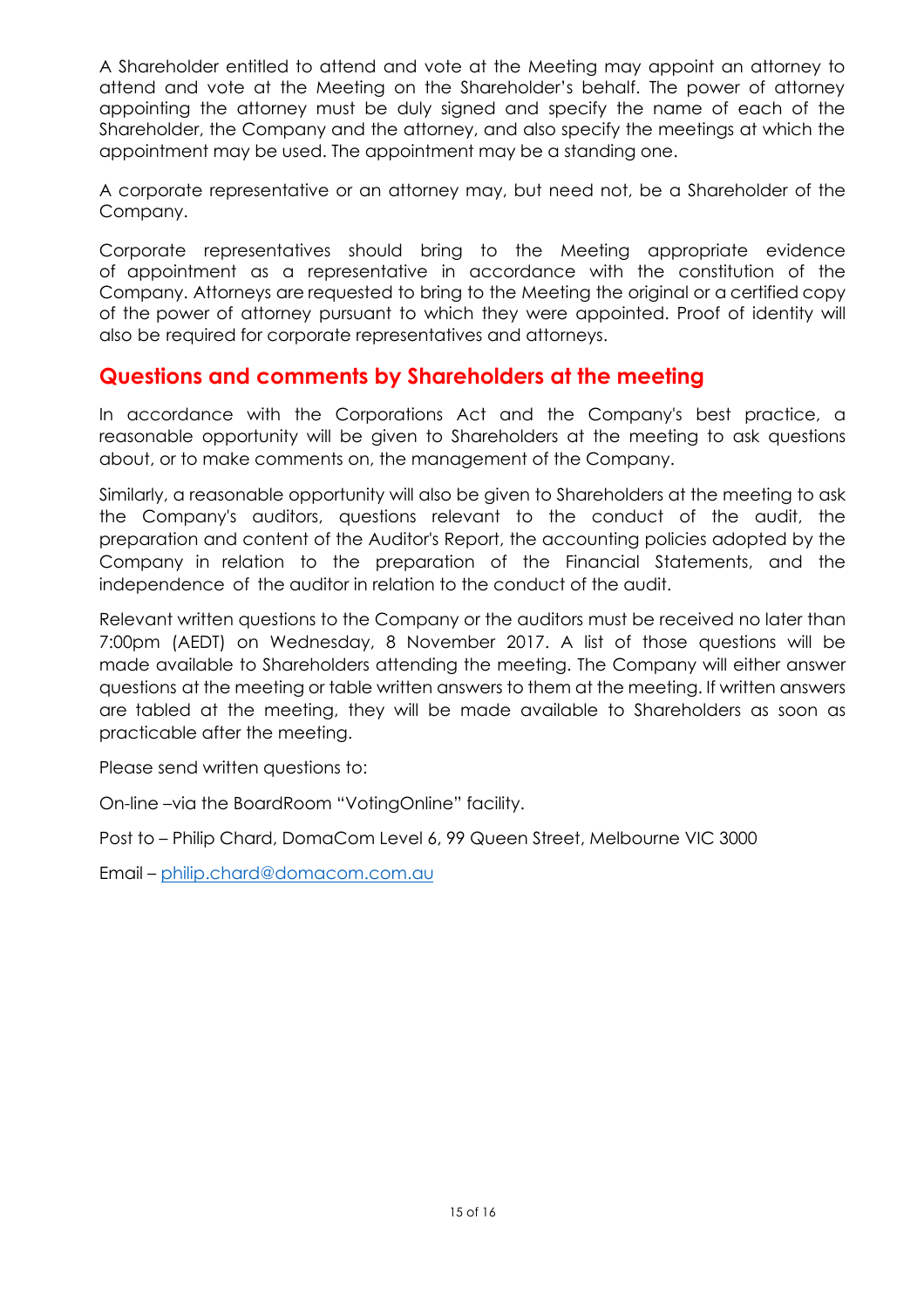# **Glossary / Key Terms**

| <b>The Term</b>                                           | <b>Means</b>                                                                                                                                                                                                                                                                             |
|-----------------------------------------------------------|------------------------------------------------------------------------------------------------------------------------------------------------------------------------------------------------------------------------------------------------------------------------------------------|
|                                                           |                                                                                                                                                                                                                                                                                          |
| <b>AGM or Annual</b><br><b>General Meeting</b>            | The annual general meeting of the Company to be held at 11am<br>(AEDT) on Wednesday 15 November 2017                                                                                                                                                                                     |
| Annual Report                                             | The annual report of the Company for the year ended 30 June 2017                                                                                                                                                                                                                         |
| <b>ASX</b>                                                | ASX Limited (ACN 008 624 691)                                                                                                                                                                                                                                                            |
| Listing Rules                                             | The Listing Rules of ASX                                                                                                                                                                                                                                                                 |
| <b>Board</b>                                              | The board of Directors of the Company                                                                                                                                                                                                                                                    |
| Chairman                                                  | The chairman of the AGM                                                                                                                                                                                                                                                                  |
| <b>Closely Related</b><br>Parties                         | Has the meaning given in section 9 of the Corporations Act                                                                                                                                                                                                                               |
| Company                                                   | DomaCom Limited (ACN 604 384 885)                                                                                                                                                                                                                                                        |
| Key management<br>personnel or KMP                        | The Company's key management personnel disclosed in the<br>Remuneration Report.                                                                                                                                                                                                          |
| Constitution                                              | The Company's constitution                                                                                                                                                                                                                                                               |
| Corporations Act                                          | The Corporations Act 2001 (Cth)                                                                                                                                                                                                                                                          |
| <b>Director</b>                                           | A director of the Company                                                                                                                                                                                                                                                                |
| Eligible Employee                                         | An Eligible Employee includes a director, senior executive or<br>employee of the Company or an associated body corporate of<br>the Company.                                                                                                                                              |
|                                                           | In respect of the LTIP and Performance Rights, means an employee<br>of the DomaCom Group (including a director whether employed<br>in an executive capacity or not) or any other person who is<br>declared by the Board to be eligible to receive a grant of an award<br>under the LTIP. |
| Employee<br>/Directors Long<br><b>Term Incentive Plan</b> | The LTIP approved for Employees or Directors of the DomaCom<br>Group under which the Company provides incentives and rewards<br>to personnel to motivate and reward their contributions to the<br>DomaCom Group.                                                                         |
| Explanatory<br>Memorandum                                 | The explanatory memorandum accompanying and forming part<br>of the Notice of Meeting                                                                                                                                                                                                     |
| Notice or Notice of<br>Meeting                            | This notice of Annual General Meeting and the Explanatory<br>Memorandum and Proxy Form                                                                                                                                                                                                   |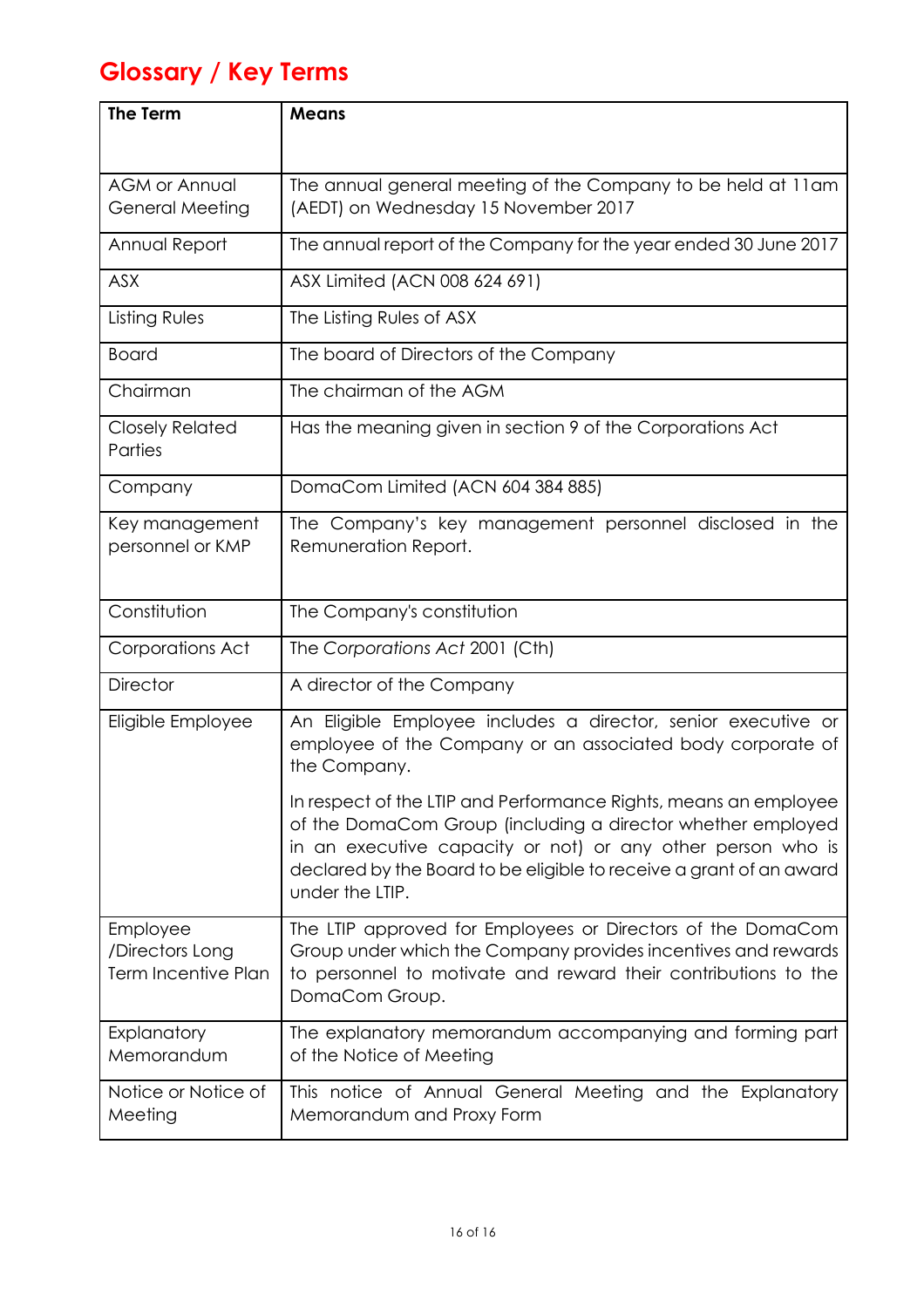

**All Correspondence to:**

|   | <b>By Mail</b> | Boardroom Pty Limited<br>GPO Box 3993<br>Sydney NSW 2001 Australia |
|---|----------------|--------------------------------------------------------------------|
| 昌 | By Fax:        | +61 2 9290 9655                                                    |
| ᇦ | Online:        | www.boardroomlimited.com.au                                        |
| ₩ |                | By Phone: (within Australia) 1300 737 760                          |
|   |                | (outside Australia) +61 2 9290 9600                                |

### **YOUR VOTE IS IMPORTANT**

For your vote to be effective it must be recorded **before 11:00am (AEDT) on Monday 13 November 2017.** 

#### **■ TO VOTE ONLINE BY SMARTPHONE**

**STEP 1: VISIT** www.votingonline.com.au/domacomagm2017

- **STEP 2: Enter your Postcode OR Country of Residence (if outside Australia)**
- **STEP 3: Enter your Voting Access Code (VAC):**



Scan QR Code using smartphone QR Reader App

#### **TO VOTE BY COMPLETING THE PROXY FORM**

#### **STEP 1 APPOINTMENT OF PROXY**

#### Indicate who you want to appoint as your Proxy.

If you wish to appoint the Chair of the Meeting as your proxy, mark the box. If you wish to appoint someone other than the Chair of the Meeting as your proxy please write the full name of that individual or body corporate. If you leave this section blank, or your named proxy does not attend the meeting, the Chair of the Meeting will be your proxy. A proxy need not be a securityholder of the company. Do not write the name of the issuer company or the registered securityholder in the space.

#### **Appointment of a Second Proxy**

You are entitled to appoint up to two proxies to attend the meeting and vote. If you wish to appoint a second proxy, an additional Proxy Form may be obtained by contacting the company's securities registry or you may copy this form.

#### To appoint a second proxy you must:

(a) complete two Proxy Forms. On each Proxy Form state the percentage of your voting rights or the number of securities applicable to that form. If the appointments do not specify the percentage or number of votes that each proxy may exercise, each proxy may exercise half your votes. Fractions of votes will be disregarded. (b) return both forms together in the same envelope.

#### **STEP 2 VOTING DIRECTIONS TO YOUR PROXY**

To direct your proxy how to vote, mark one of the boxes opposite each item of business. All your securities will be voted in accordance with such a direction unless you indicate only a portion of securities are to be voted on any item by inserting the percentage or number that you wish to vote in the appropriate box or boxes. If you do not mark any of the boxes on a given item, your proxy may vote as he or she chooses. If you mark more than one box on an item for all your securities your vote on that item will be invalid.

#### **Proxy which is a Body Corporate**

Where a body corporate is appointed as your proxy, the representative of that body corporate attending the meeting must have provided an "Appointment of Corporate Representative" prior to admission. An Appointment of Corporate Representative form can be obtained from the company's securities registry.

#### **STEP 3 SIGN THE FORM**

The form **must** be signed as follows: **Individual:** This form is to be signed by the securityholder.

**Joint Holding**: where the holding is in more than one name, all the securityholders should sign.

Power of Attorney: to sign under a Power of Attorney, you must have already lodged it with the registry. Alternatively, attach a certified photocopy of the Power of Attorney to this form when you return it.

**Companies:** this form must be signed by a Director jointly with either another Director or a Company Secretary. Where the company has a Sole Director who is also the Sole Company Secretary, this form should be signed by that person. **Please indicate the office held by signing in the appropriate place.**

#### **STEP 4 LODGEMENT**

Proxy forms (and any Power of Attorney under which it is signed) must be received no later than 48 hours before the commencement of the meeting, therefore by **11:00am (AEDT) on Monday 13 November 2017.** Any Proxy Form received after that time will not be valid for the scheduled meeting.

**Proxy forms may be lodged using the enclosed Reply Paid Envelope or:**

| Online            | www.votingonline.com.au/domacomagm2017                                             |  |  |  |  |
|-------------------|------------------------------------------------------------------------------------|--|--|--|--|
| 圖 By Fax          | + 61 2 9290 9655                                                                   |  |  |  |  |
| $\bowtie$ By Mail | Boardroom Pty Limited<br>GPO Box 3993.<br>Sydney NSW 2001 Australia                |  |  |  |  |
| In Person         | Boardroom Pty Limited<br>Level 12, 225 George Street,<br>Sydney NSW 2000 Australia |  |  |  |  |

#### **Attending the Meeting**

If you wish to attend the meeting please bring this form with you to assist registration**.**